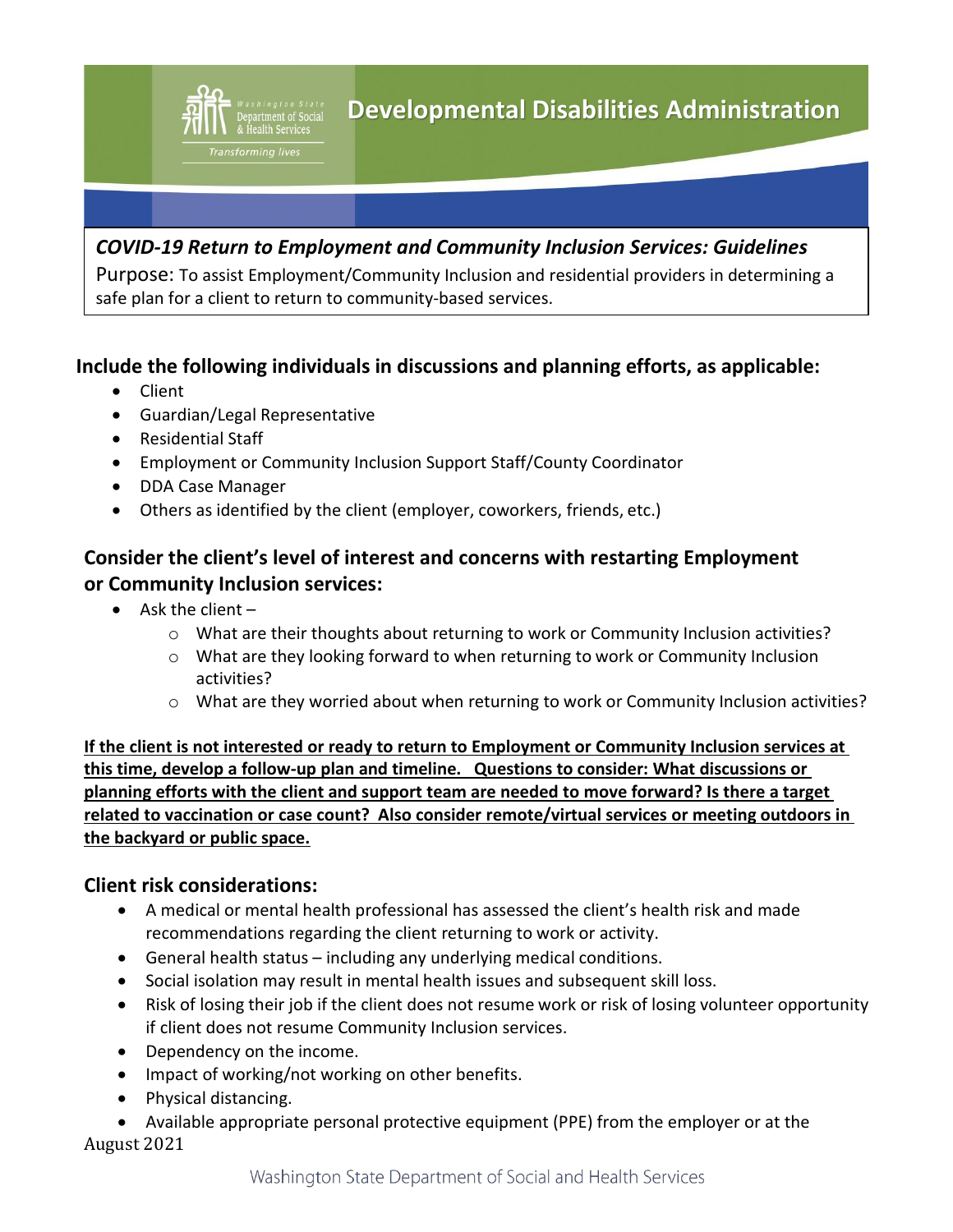

Purpose: To assist Employment/Community Inclusion and residential providers in determining a safe plan for a client to return to community-based services.

Community Inclusion site.

Transforming lives

### **Home risk considerations:**

- Household established protocols for living with COVID-19 comply with Safe Start [Recommendations and Requirements: Certified Community Residential Services and Support,](https://www.dshs.wa.gov/sites/default/files/ALTSA/covid-19/CCRSS%20Safe%20Start%20CDC%20guidance.pdf) DOH Guidelines and related Safe Start [Precautions.](https://www.coronavirus.wa.gov/information-for/workers)
	- $\circ$  Determine how to reduce the impact to other housemates and what can be done to lessen that impact. *Please be mindful of the protection of personal health information duringthese discussions*.
	- $\circ$  Develop plans in the event the client or another household member becomes symptomatic or ill with COVID-19.
- Acknowledge and address as appropriate concerns from housemates or housemates' guardians about the client's return to work and develop a plan to address these concerns.

### **Supports needed to follow safety precautions:**

- [Safe Start plans and guidance for reopening on](https://www.coronavirus.wa.gov/information-for/workers) precautions.
- DSHS' Residential Care Services' [Safe Start Recommendations and Requirements: Certified](https://www.dshs.wa.gov/sites/default/files/ALTSA/covid-19/CCRSS%20Safe%20Start%20CDC%20guidance.pdf)  [Community Residential Services and Support](https://www.dshs.wa.gov/sites/default/files/ALTSA/covid-19/CCRSS%20Safe%20Start%20CDC%20guidance.pdf) such as:
	- o Wearing face covering
	- o Wearing gloves
	- o Handwashing
	- o Using non-toxic hand sanitizer
	- o Limiting touching surfaces
	- o Social distancing
- Required return to work training and any additional training and/or follow-up plan for a safe return to work.
- Required return to Community Inclusion activity training if the client is in a volunteer position or at a site that requires training and/or a follow-up plan for a safe return to Community Inclusion services.
- Determine if close contact from employment support staff or co-workers is needed to complete work tasks and develop a safety plan if necessary.
- Determine if close contact from Community Inclusion staff or other individuals at Community Inclusion site is needed to complete volunteer task or participate in the activity and develop a safety plan if necessary.

August 2021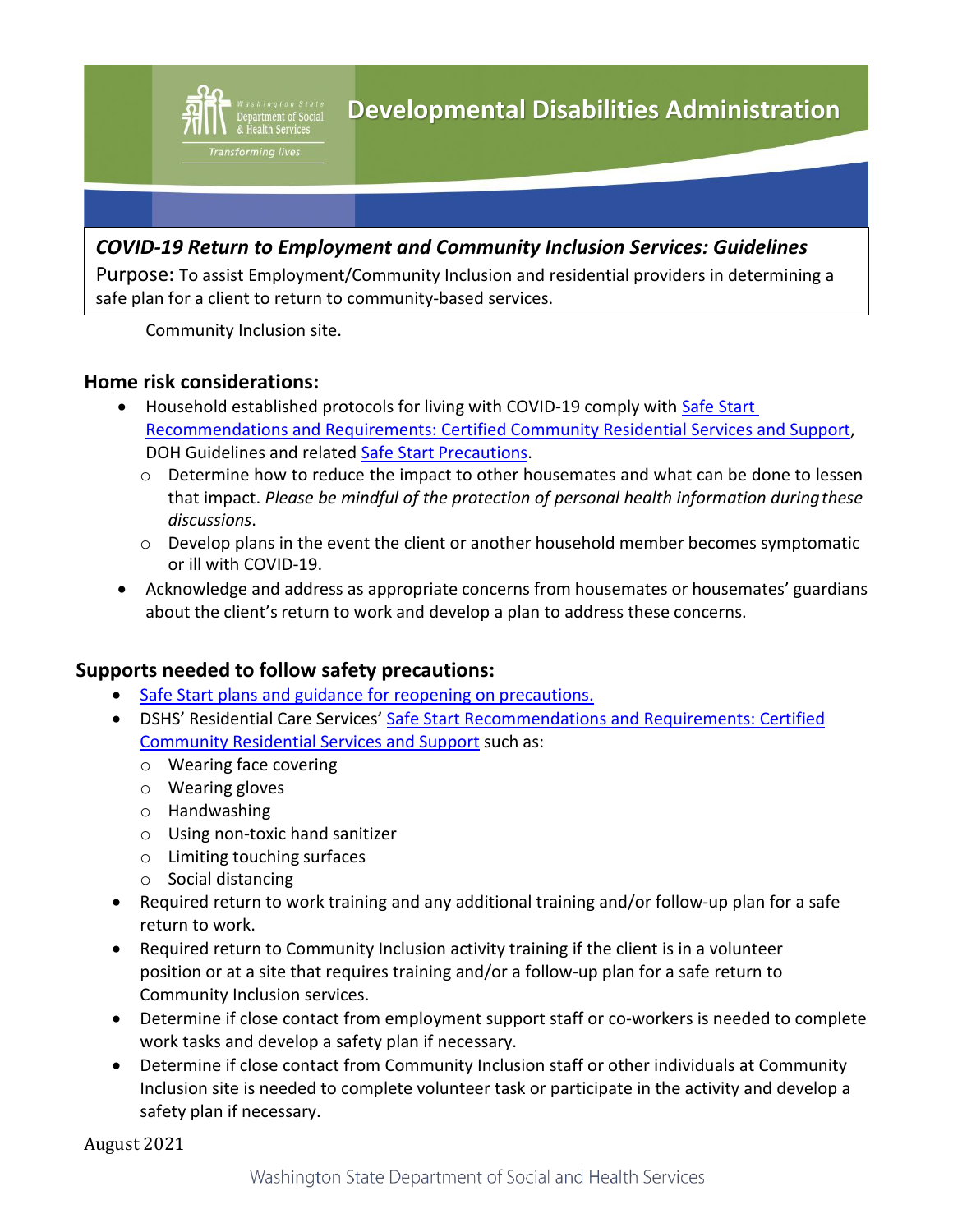Purpose: To assist Employment/Community Inclusion and residential providers in determining a safe plan for a client to return to community-based services.

## **Vaccination considerations:**

Transforming lives

- [Washington Labor & Industries COVID-19 Vaccines Common Questions](https://lni.wa.gov/agency/outreach/coronavirus-covid-19-vaccines-and-paid-sick-leave-common-questions)
- [Washington State COVID-19 Disability Guidance](https://www.hum.wa.gov/sites/default/files/public/publications/COVID-19.pdf)
- [Federal Equal Employment Opportunity Commission Guidance on COVID-19](https://www.eeoc.gov/wysk/what-you-should-know-about-covid-19-and-ada-rehabilitation-act-and-other-eeo-laws)
- [CDC Workplace Vaccination Program guidance, section on Vaccine Mandates and](https://www.cdc.gov/coronavirus/2019-ncov/vaccines/recommendations/essentialworker/workplace-vaccination-program.html#anchor_1615585395585) Exemptions
- Does the employer or Community Inclusion site require vaccination?
- If it is likely the client will interact with individuals who are not vaccinated at their work or Community Inclusion site, a safety plan should be developed in alignment with the [Safe Start](https://www.dshs.wa.gov/sites/default/files/ALTSA/covid-19/CCRSS%20Safe%20Start%20CDC%20guidance.pdf)  [Recommendations and Requirements: Certified Community Residential Services and Support.](https://www.dshs.wa.gov/sites/default/files/ALTSA/covid-19/CCRSS%20Safe%20Start%20CDC%20guidance.pdf)
- Encourage Employment and Community Inclusion providers to share infectious disease prevention efforts their agency is practicing (e.g. masking, social distancing, vaccination policy).

### **Employer specific guidelines for safety considerations:**

For each location, consider the employer's COVID-19 safety plans, DOH and L&I guidelines and related risk-of-exposure in the working environment.

- Location, nature of the business and nature of the client's job within the workplace.
- Approximate size of location/business, number of employees and other persons typically in the client's workspace.
- Indoor/outdoor location and ability to modify workspace if needed.
- Types of interactions with other people- general public or familiar group of people.
- Written employer COVID-19 safety plans or guidelines.
- Written employer COVID-19 vaccine policy, if applicable.
- Number of times per week client is at the workplace and duration per work shift.

### **Community Inclusion specific guidelines for safety considerations:**

For each Community Inclusion site, consider the site's COVID-19 safety plans, DOH guidelines and related risk-of-exposure at the site.

- Location, nature of the site and nature of the client's role or participation within the site.
- Approximate size of site, number of persons the client typically interacts with at the Community Inclusion site.
- Written COVID-19 safety plans or guidelines at the client's activity site, if applicable.

August 2021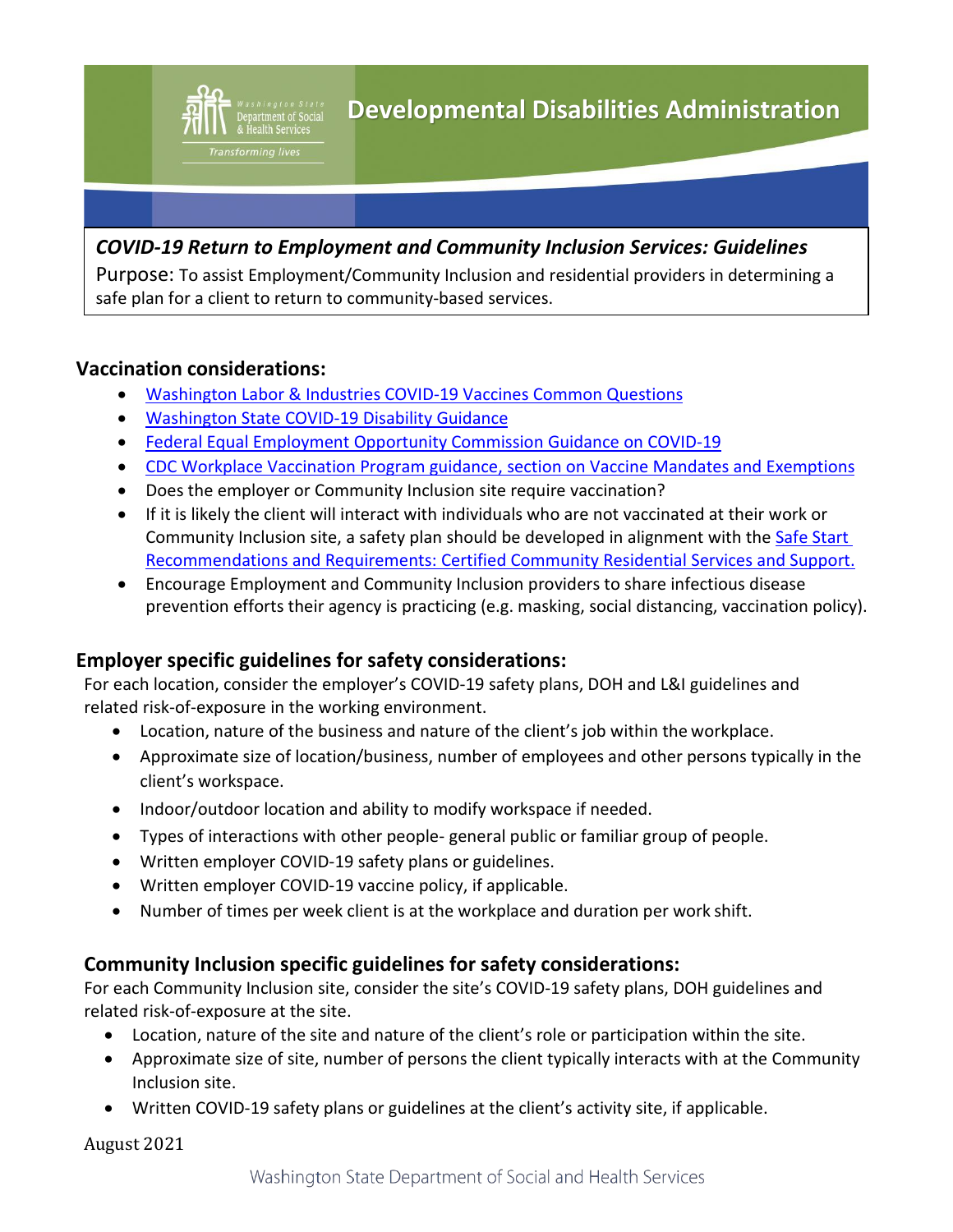

Purpose: To assist Employment/Community Inclusion and residential providers in determining a safe plan for a client to return to community-based services.

- Written COVID-19 vaccine policy for the Community Inclusion site, if applicable.
- Number of times per week the client is at the Community Inclusion site and duration of time.
- Do the activities and/or sites vary?

Transforming lives

### **Health status at home prior to work considerations:**

Discuss how the client or staff will monitor health status before leaving home to access community environments including the following information:

- Client does not currently have COVID-19.
- Client is not sick and has not used medication to control symptoms of COVID-19 [\(CDC](https://www.cdc.gov/coronavirus/2019-ncov/symptoms-testing/symptoms.html?CDC_AA_refVal=https%3A%2F%2Fwww.cdc.gov%2Fcoronavirus%2F2019-ncov%2Fabout%2Fsymptoms.html) [Symptoms:](https://www.cdc.gov/coronavirus/2019-ncov/symptoms-testing/symptoms.html?CDC_AA_refVal=https%3A%2F%2Fwww.cdc.gov%2Fcoronavirus%2F2019-ncov%2Fabout%2Fsymptoms.html) fever or chills, cough, shortness of breath or difficulty breathing, fatigue, muscle or body aches, headache, new loss of taste or smell, sore throat, congestion or runny nose, nausea or vomiting, diarrhea).
- If exposed follow Residential Care Services' Safe Start Recommendations and Requirements: [Certified Community Residential Services and Support.](https://www.dshs.wa.gov/sites/default/files/ALTSA/covid-19/CCRSS%20Safe%20Start%20CDC%20guidance.pdf)
- Plan for COVID-19 testing as necessary.

### **Transportation considerations:**

- Number of individuals traveling in a vehicle
- Is travel with household members or paid support staff?
- Is the vehicle being used for other individuals? If so, is it cleaned between users?
- Ability to maintain maximum physical distance.
- Ability to open windows.
- Length of travel time.
- Ability of client and others to adhere to safety precautions (physical distance, use of masks, limiting touching of surfaces, etc.).
- Does the client use public transportation?
- Use of PPE or well-fitting cloth mask or face mask and sanitization practices .